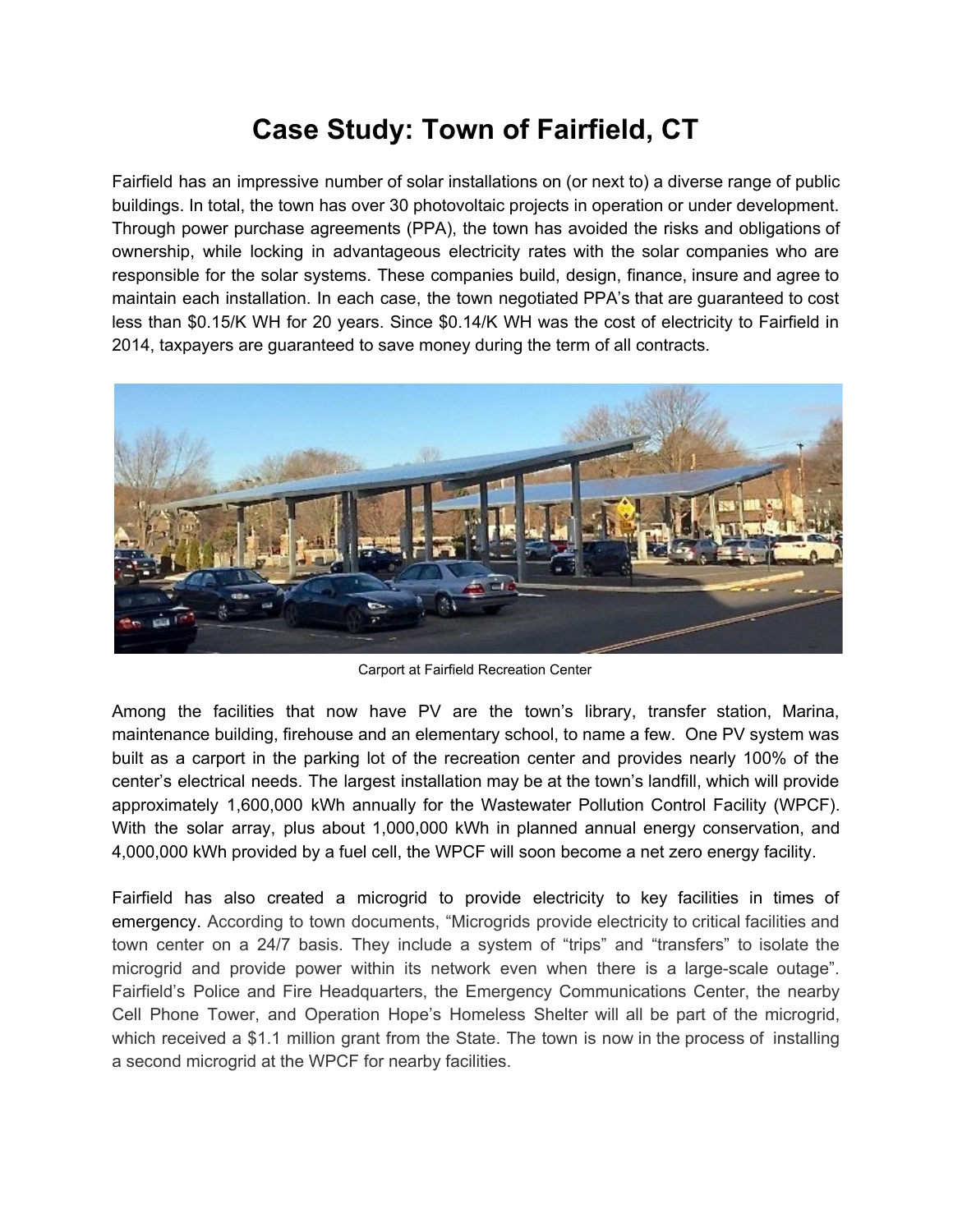Energy efficiency has played a crucial role in Fairfield's energy planning. According to its 2014 Clean Energy Action Plan, "*Between 1996 and 2013, Fairfield has lowered its electricity consumption in Town buildings by 32% and nearly eliminated the use of heating oil. These efforts have resulted in significant saving to the Town – in excess of \$1M"*. The town plans on an additional 20% reduction in energy use by 2018, which will be more challenging than it sounds given its accomplishments to date.

How has Fairfield accomplished so much? Here are three ingredients: first, someone (and later a small group) who championed the cause of renewable energy and energy efficiency; second, a manageable, successful first project, which created political and public support; and third, saving money for the town in a way that minimized risk. People involved also mentioned it was useful to create a solid power purchase agreement, through a process that involved a number of town officials. This provided a tool that could be used over and over again. It's worth noting too that none of this happened overnight.

| Fairfield                                              |                                                                                                                                                                                                                                                                                  |
|--------------------------------------------------------|----------------------------------------------------------------------------------------------------------------------------------------------------------------------------------------------------------------------------------------------------------------------------------|
| <b>Population</b>                                      | 60,855 (2013)                                                                                                                                                                                                                                                                    |
| <b>Energy Efficiency</b>                               | From 1996 to 2013, achieved a 32% reduction in energy<br>use. Goal of 20% reduction by 2018. Benchmarking,<br>pursuing a variety of efficiency measures, and creating a<br>culture of conservation were key. Recently embarked on<br>LED lighting program for 19 town buildings. |
| Renewable energy project(s)                            | Over 30 PV projects on public buildings, existing or planned<br>(see Fairfield Clean Energy Action Plan, P31)                                                                                                                                                                    |
| <b>Own or Power Purchase</b><br><b>Agreement (PPA)</b> | All PPA                                                                                                                                                                                                                                                                          |
| If PPA, price per kWh                                  | The price on projects vary, but it is always \$0.15/kWh or<br>less, for the 20 year contracts run. Since the town was<br>paying \$0.14/kWh on average for its electricity in 2014, it is<br>protected from future grid power price hikes.                                        |
| Virtual net metering (VNM)                             | No                                                                                                                                                                                                                                                                               |
| <b>Beneficial accounts</b>                             | Ĭ.                                                                                                                                                                                                                                                                               |
| Income from VNM                                        |                                                                                                                                                                                                                                                                                  |
| <b>Geothermal or Heat Pumps</b>                        | No                                                                                                                                                                                                                                                                               |